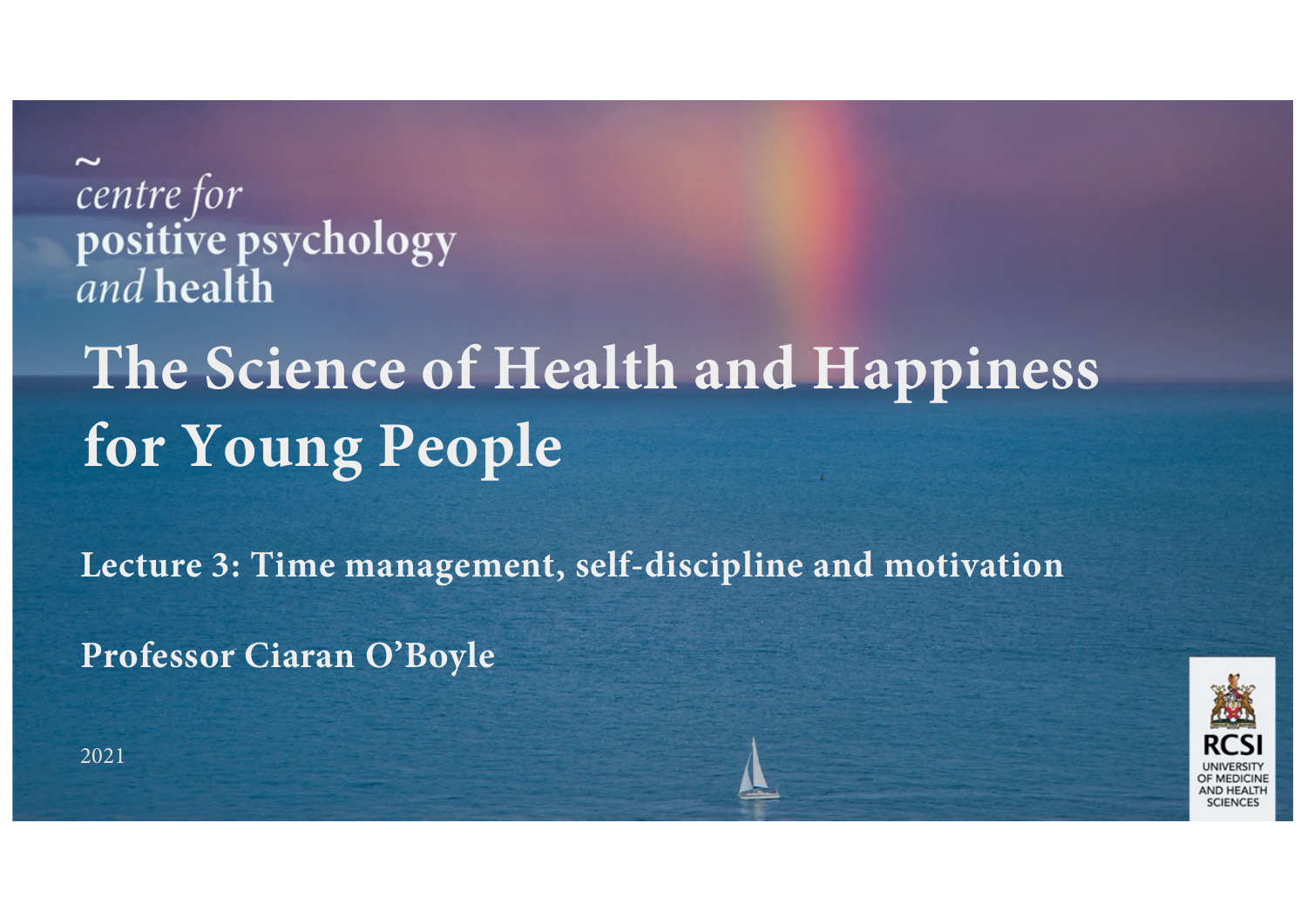#### centre for RCSI Science of Health and Happiness for Young People Notes for positive psychology Lecture 3 and health

- 1. The way we think about things is very important; If you change the way you look at things, the things you look at, change.
- 2. "When we are no longer able to change a situation, we are challenged to change ourselves." Viktor E. Frankl;
- 3. "My captors could take away my liberty but they could not take my freedom to choose my response" Viktor E. Frankl
- 4. It is important to distinguish between the things we can control and those we can't. A **proactive**  focus is concerned with focusing on what we can control. The Stoic philosophers made this a central tenet of their thinking.
- 5. The language we use with ourselves and with others has a significant impact on how we think and feel. Important to distinguish between **reactive** and **proactive** language.

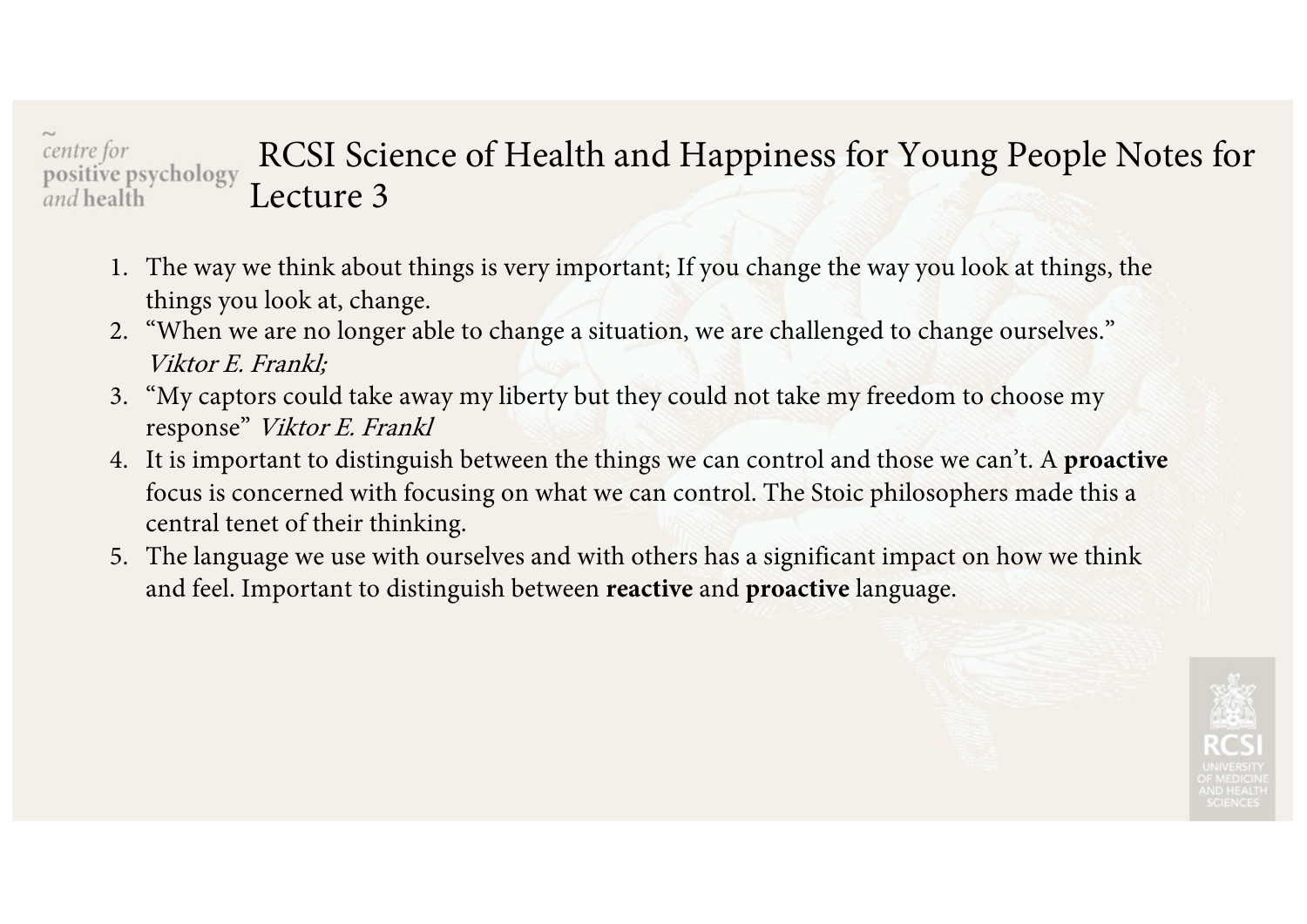#### centre for RCSI Science of Health and Happiness for Young People Notes for positive psychology Lecture 3 and health

- **1. Motivation** is what drives our behaviour; Maslow famously set out human needs in a pyramid in which the lower levels had to be satisfied before the higher levels.
- 2. Anything that drives you to do something can be seen by your brain as a motivator: e.g. food, money, grades, acceptance by peers, winning in sport; Your brain releases a pleasurable chemical called **dopamine** just for trying; You feel satisfaction when you have given it your best effort.
- 3. "**Learned Helplessness"** refers to our becoming demotivated when we experience failure the negative motivation transfers to subsequent tasks. The opposite is also true – success breeds success.
- 4. If you are struggling to complete something difficult: (i) Take a break; (ii) Do something you are good at; (iii) Go back to the task with renewed energy and confidence.
- 5. If your goal is daunting: (i) Break it down into smaller tasks; (ii) Use a checklist- writing out each step has been shown to make it easier to achieve each step
- 6. "Gamification" is a way in which we can increase our motivation by turning tasks into fun

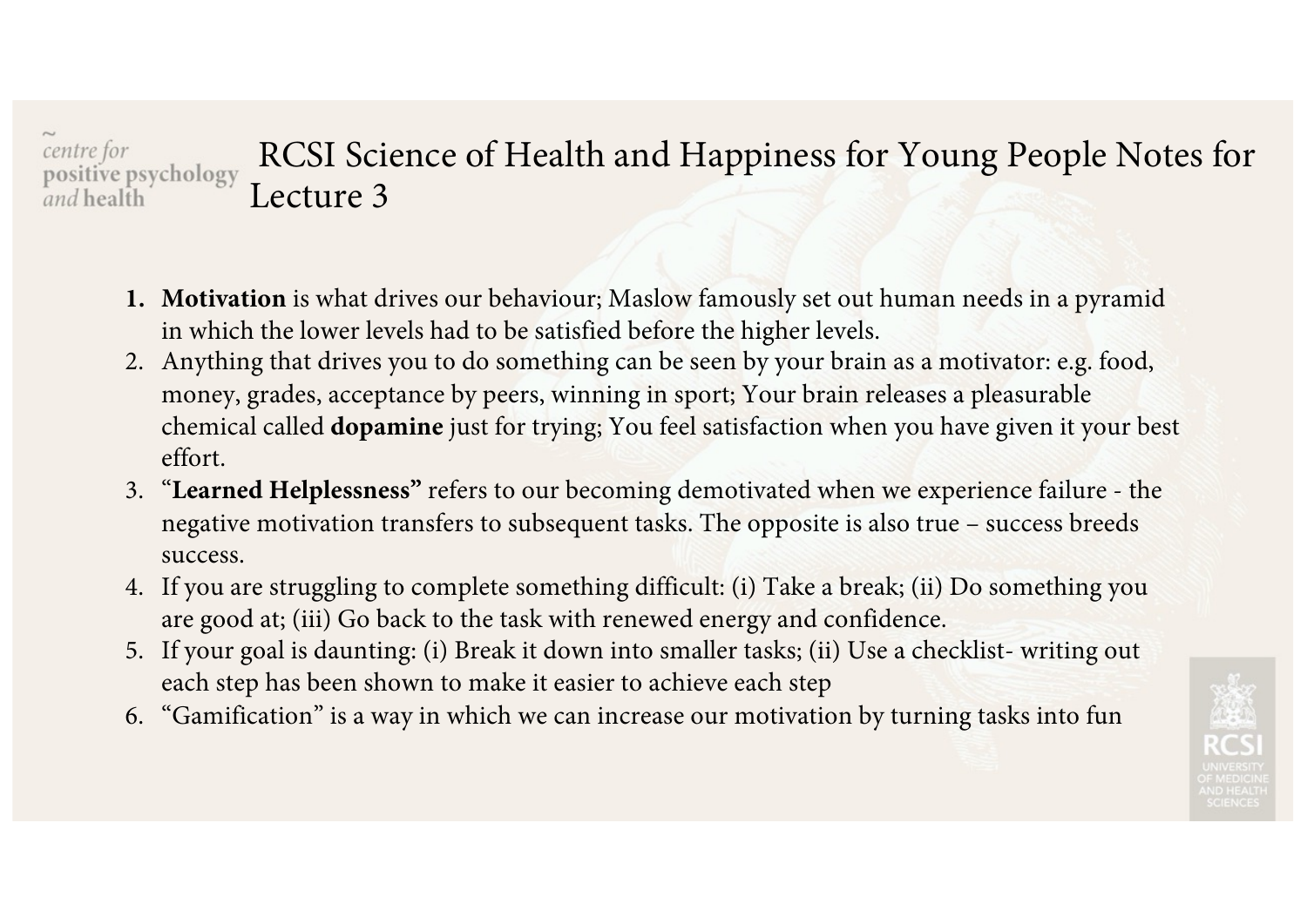centre for positive psychology and health

RCSI Science of Health and Happiness for Young People Notes for Lecture 3

### **Managing our time**

- 1. Distinguish between urgency and importance
- 2. Think of and plan time in longer blocks such as a week
- 3. Cut down time spent in QIII and QIV learn to say "No"
- 4. Increase time spent in QII